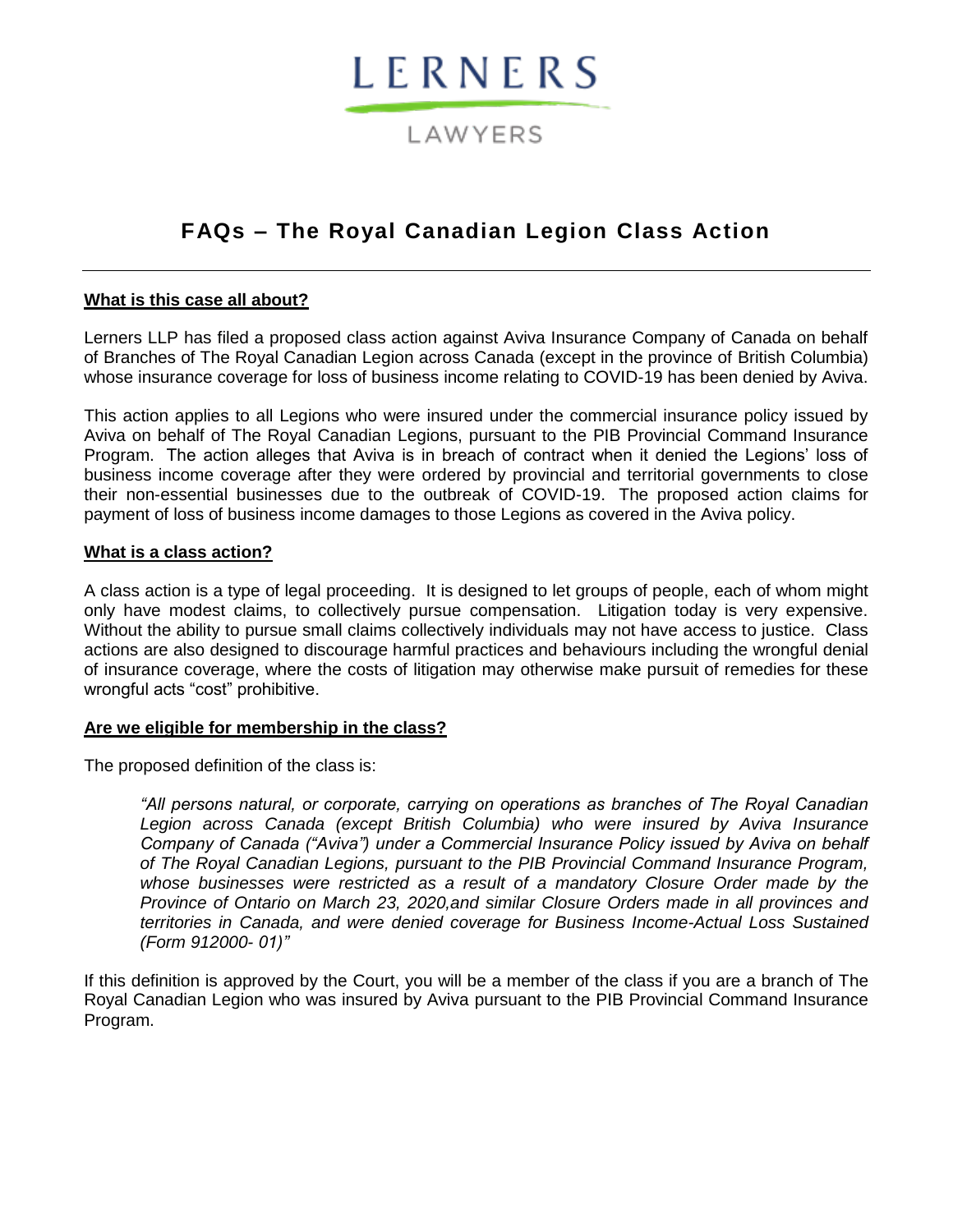

## LAWYERS

#### $-2-$

#### **How do we get involved in this Class Action?**

In Ontario, the law permits one or more individuals to start a class action and to act as a representative plaintiff on behalf of the class. In this case, the proposed representative plaintiff is Victory Branch # 317 in London, Ontario. However, the action must first be certified by a court to ensure that it meets certain criteria. The next step in the litigation is to seek certification of the class action before a judge in Ontario's Superior Court of Justice. If the proposed class action is certified this proceeding will move forward as a class action.

Following Certification, the Court will order that all members of the class receive notice of the class proceeding (Notice of Certification). Notice of Certification will be provided to you, class members, to provide you with the opportunity to decide if you want to have your rights determined in the class action. If you do, then you do not need to do anything to formally "join" the class action. So long as you fall within the class, you are automatically included in the class action as a class member, unless you opt out.

If you are uncertain as to whether you are a part of the class action feel free to contact us as the contact information provided below.

It is important for you to notify Aviva that you have suffered a loss of business income relating to COVID-19 and ask for confirmation of coverage. This will likely trigger a denial letter from Aviva. If your branch has not done so already, please take immediate steps to notify Aviva or contact your broker.

#### **What does it mean to be a class member?**

Being a class member allows you to have your claims asserted in the class action as opposed to having to bring a separate legal proceeding. Those who do not wish to be part of the class action can opt out and thereafter take no part in the proceeding. However, those who choose to opt out will not benefit from any monies received in the event of a settlement or a finding of liability by the Court. Alternatively, those who do not opt out will be legally bound by the outcome of these action.

As a class member you are not responsible for any cost awards that might be made by the Court during the common issues phase of these actions. Similarly, as a class member, you are not exposed to any liability.

If you wish to have your claim advanced through the class proceedings you do not need to quantify the amount of your claim at this time. The value of your claim will be determined later in the class proceeding and we will be able to assist you with that process.

#### **How many eligible class members are there?**

You are not alone. There are approximately 625 Legion branches across Canada (excluding British Columbia) who are putative class members. The COVID-19 outbreak has affected each Local Branch differently and all Local Branches will be entitled to advance their own claim for compensation.